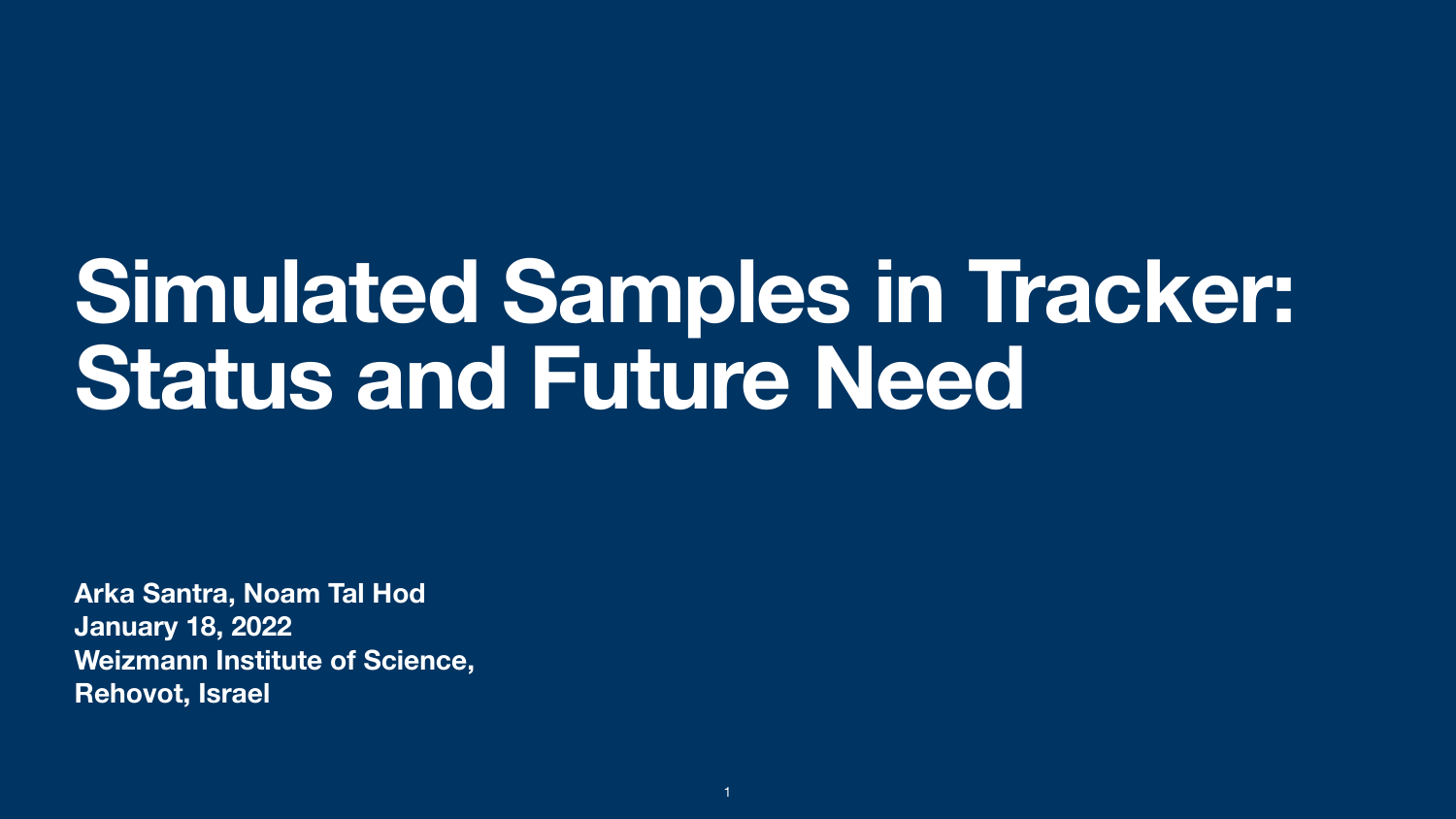## **Available samples for the tracker TDR: e+laser**

- 4 fully simulated BXs of  $\xi = 3$  with weight=1 (~125 e+/BX)
	- Thanks to Yee and Federico for identify these samples with weight~1.
	- fully digitised and clustered
- 4 fully simulated BXs of  $\xi = 7$  sample with weight=1 (~4e4 e+/BX)
	- fully digitised and clustered
	- **brute-force clustering is not enough**
- 4 fully simulated BXs of  $\xi = 10$  sample with weight >>1
	- (~3e4 e+/BX, no digitisation)
- some more samples with weight≠1
	- not used so far
- ~2 fully simulated BXs of background only
	- **here and produce more bkg BXs?**)
- - Signal+Background samples:
	-

#### **•** fully digitised and clustered (**leading to ~7k bkg clusters per layer - can we run "faster" sim**

• all signals are merged with the 2 BXs (alternating) of the bkg and digitisation+clustering is redone

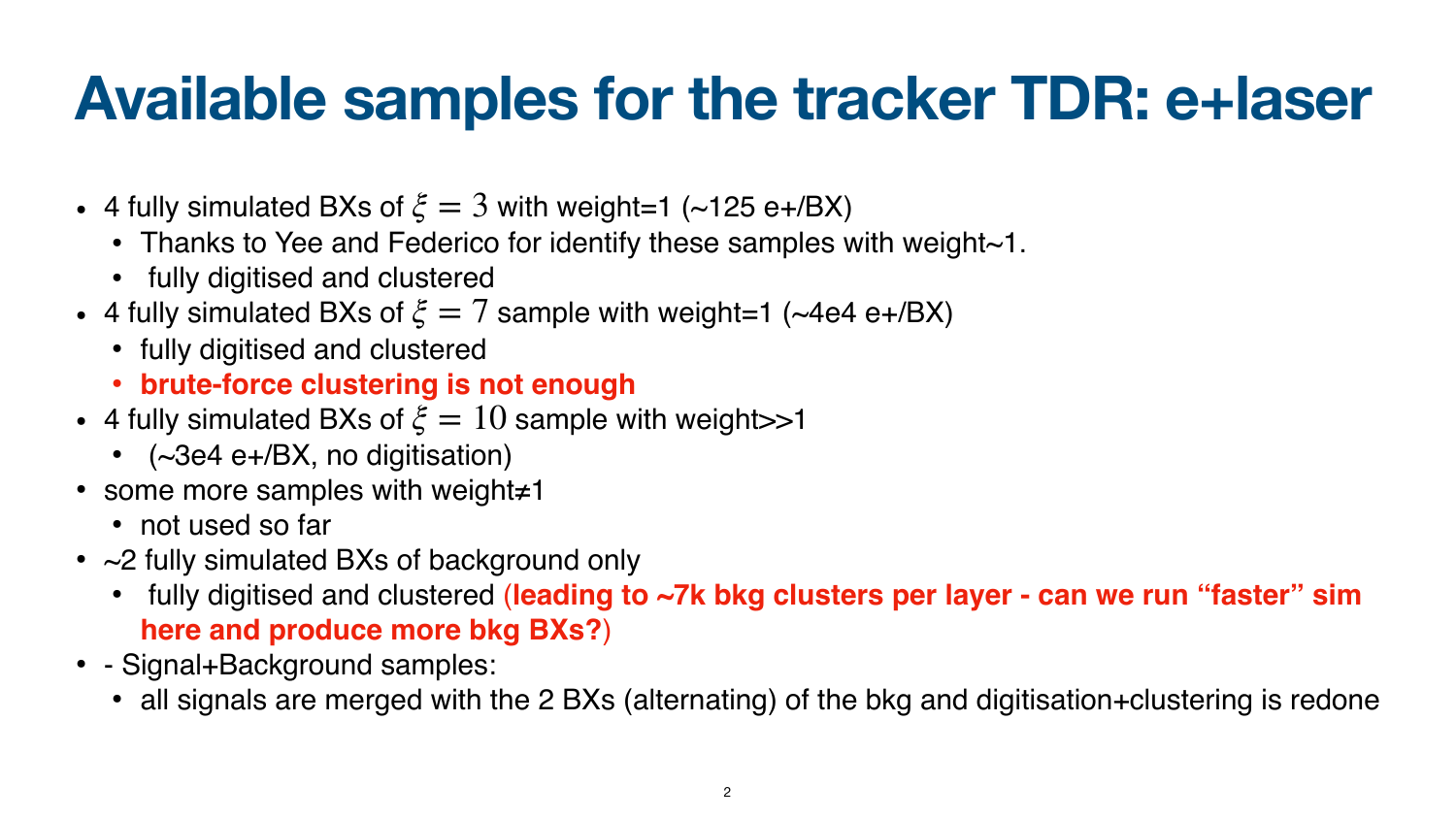### **Track reconstruction: Status:**

- After reconstruction algorithm tuned for the low multiplicities (  $< \mathcal{O}(1 200)$ ):
	- •we see very few bkg-only tracks
	- •0 bkg tracks after a trivial selection
	- even in the presence of up to 100s of signal particles • Hope that this will stay with more BXs, but we need many more bkg BXs to confirm
	- that (  $> \mathcal{O}(100)$ )
- After reconstruction algorithm tuned for high multiplicities (  $> \mathcal{O}(5 \times 10^2 10^4)$ ): • we see the efficiency dipping where the bulk of the distribution is (~5-6 GeV) for the
	- s+b processing but not for the s-only.
	- •Work going on to improve this.
	- need to improve the shielding plan to reduce the bkg as significantly as possible

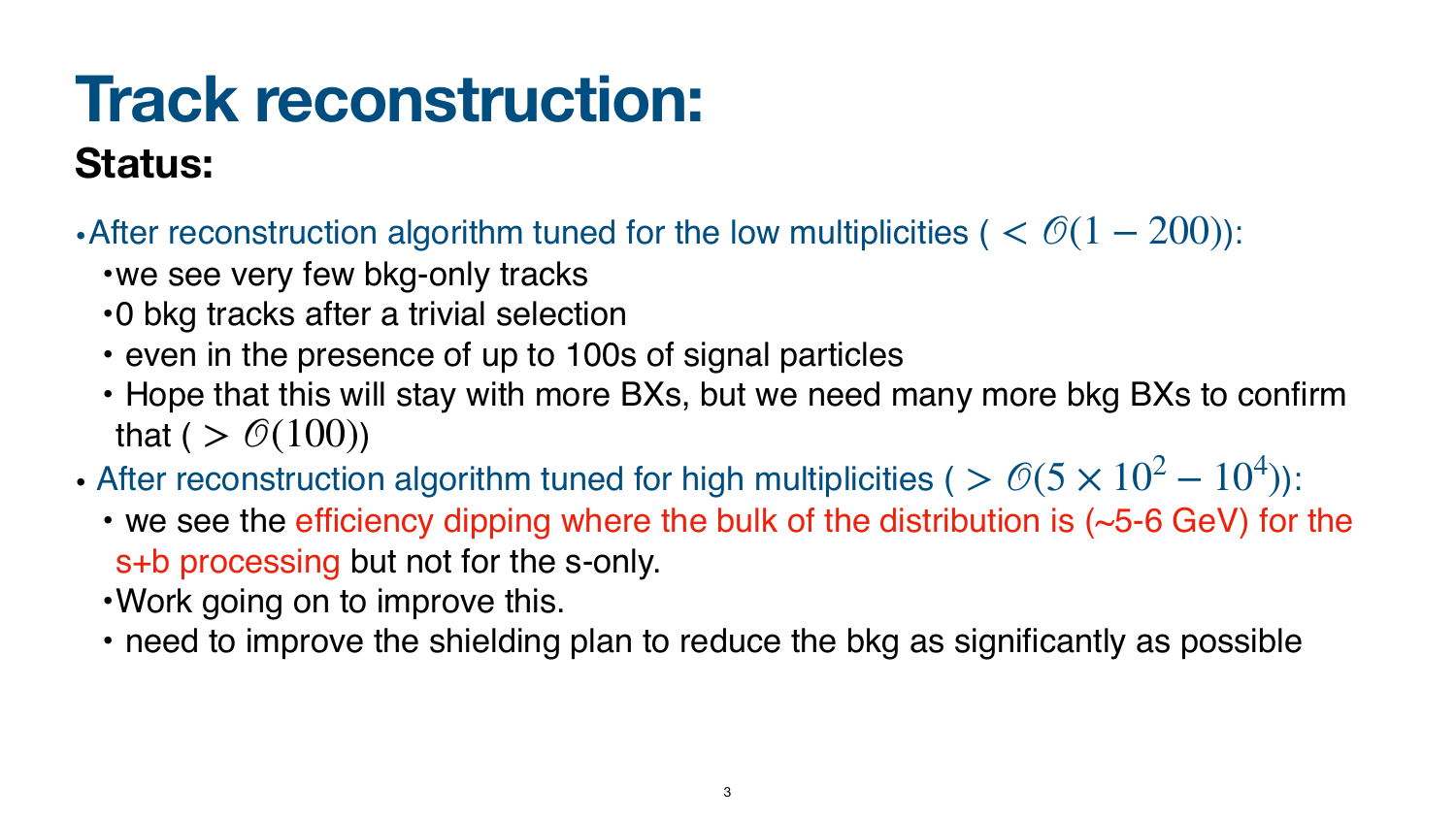# **Linearity Study for the Tracker**

•Used the two unweighted samples in the following way: - multiplicities below 50 were taken from the  $\xi = 3$  sample. - multiplicity of  $\sim$ 125 were taken as the full  $\xi = 3$  sample.

- multiplicities above  $\sim$ 125 were taken as the  $\xi = 7$  sample.
- The underlying E,  $p_x, p_y, \ldots$  distributions at the IP are slightly different

between the different ξ points

•this leads to a slightly different behaviour at the detector, so this has to be

repeated with unweighted samples if possible.

- 
- 
-